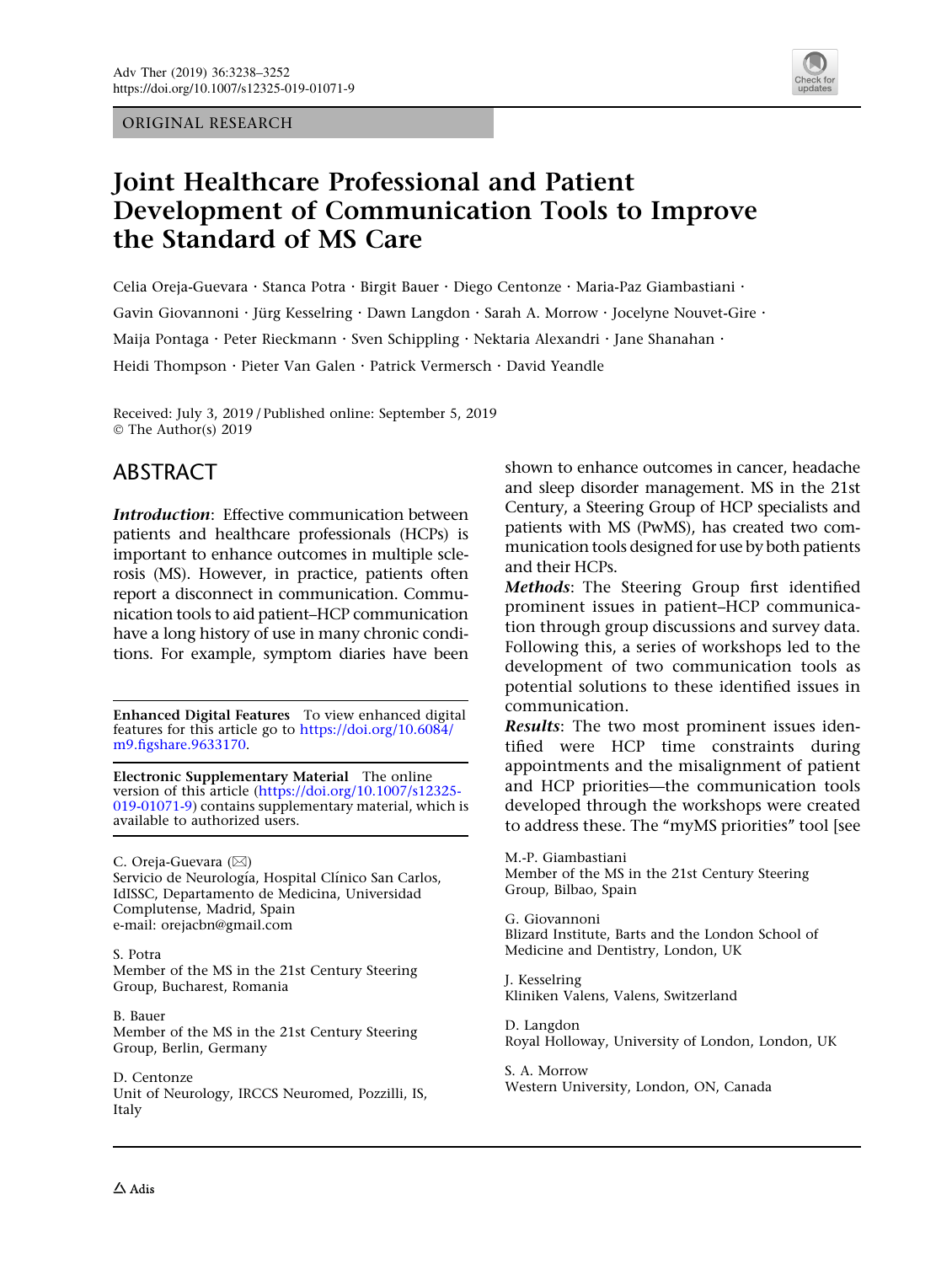supplementary materials] is designed to maximize the use of consultation time while the ''myMS commitments'' tool [see supplementary materials] aims to improve patient–HCP shared decision-making.

Conclusions: The MS in the 21st Century Steering Group adopted a broad, iterative and collaborative approach in the development of these tools to help ensure they would be as useful as possible to both HCPs and PwMS. These tools have been developed through shared patient–HCP expertise and are based on existing tools in other therapy areas as well as a review of the existing literature and data from MS in the 21st Century Steering Group surveys. The next steps will focus on the validation of these tools through testing them in real-world environments and clinical trials.

Funding: Merck KGaA, Darmstadt, Germany.

Keywords: Communication tools; Shared decision-making; MS care; Neurology

### INTRODUCTION

There has been significant success in the management of multiple sclerosis (MS) over the last 25 years [\[1](#page-12-0)]. Yet, despite these advances, patient outcomes in MS remain suboptimal. Reasons for this include variations in the standard of care as well as in patient satisfaction, engagement and adherence [\[2–](#page-12-0)[5](#page-13-0)].

Patient adherence is an important factor in MS management  $[4–6]$  $[4–6]$ , but can be compromised by

J. Nouvet-Gire Member of the MS in the 21st Century Steering Group, Paris, France

M. Pontaga Member of the MS in the 21st Century Steering Group, Riga, Latvia

P. Rieckmann Medical Park, Loipl, Bischofswiesen, Germany

S. Schippling Universitätsspital Zürich, Zurich, Switzerland

N. Alexandri Global Medical Affairs, Neurology and Immunology, Merck KGaA, Darmstadt, Germany poor satisfaction with therapy, perceived lack of efficacy, and the occurrence of side effects and tolerability issues [\[7](#page-13-0), [8\]](#page-13-0). Good patient–healthcare professional (HCP) communication plays a key role in improving treatment satisfaction and treatment adherence [\[7,](#page-13-0) [9](#page-13-0), [10\]](#page-13-0). HCPs have a responsibility to encourage good communication and to provide education, thereby enhancing adherence and addressing low expectations in the management of MS [11-13].

Despite the known benefits of good patient–HCP communication, there are still significant communication barriers between both parties [[3](#page-12-0), [10\]](#page-13-0). The HCP and patient can have different perceptions of the patient's care priorities [[3](#page-12-0), [9,](#page-13-0) [14](#page-13-0)]. Some patients report unmet needs regarding the amount and quality of information they receive from their HCPs during consultations [\[15](#page-13-0)]. HCPs also often misjudge patient discomfort regarding discussion of topics such as tremors and walking abilities, as well as sensitive topics that might be considered private, such as bladder control or sexual difficulties [\[9](#page-13-0), [14](#page-13-0)]. Worryingly, nearly a fifth of patients report feeling uncomfortable about discussing their symptoms with their HCP, specifically neurologists [\[9](#page-13-0)]. Some patients felt that their HCP often adopted a "one-size-fits-all" approach, whereas they would prefer a more personalized discussion about their care [\[3](#page-12-0)]. For example, some patients with MS (PwMS) felt important personal aspects such as their changing practical needs due to disease progression, as well as their social care and employment issues, were not fully addressed by their HCP during consultations [\[3\]](#page-12-0).

J. Shanahan Member of the MS in the 21st Century Steering Group, Ascot, UK

H. Thompson Craigavon Hospital, Portadown, UK

P. Van Galen Member of the MS in the 21st Century Steering Group, Brussels, Belgium

P. Vermersch University of Lille, Lille, France

D. Yeandle Member of the MS in the 21st Century Steering Group, Southampton, UK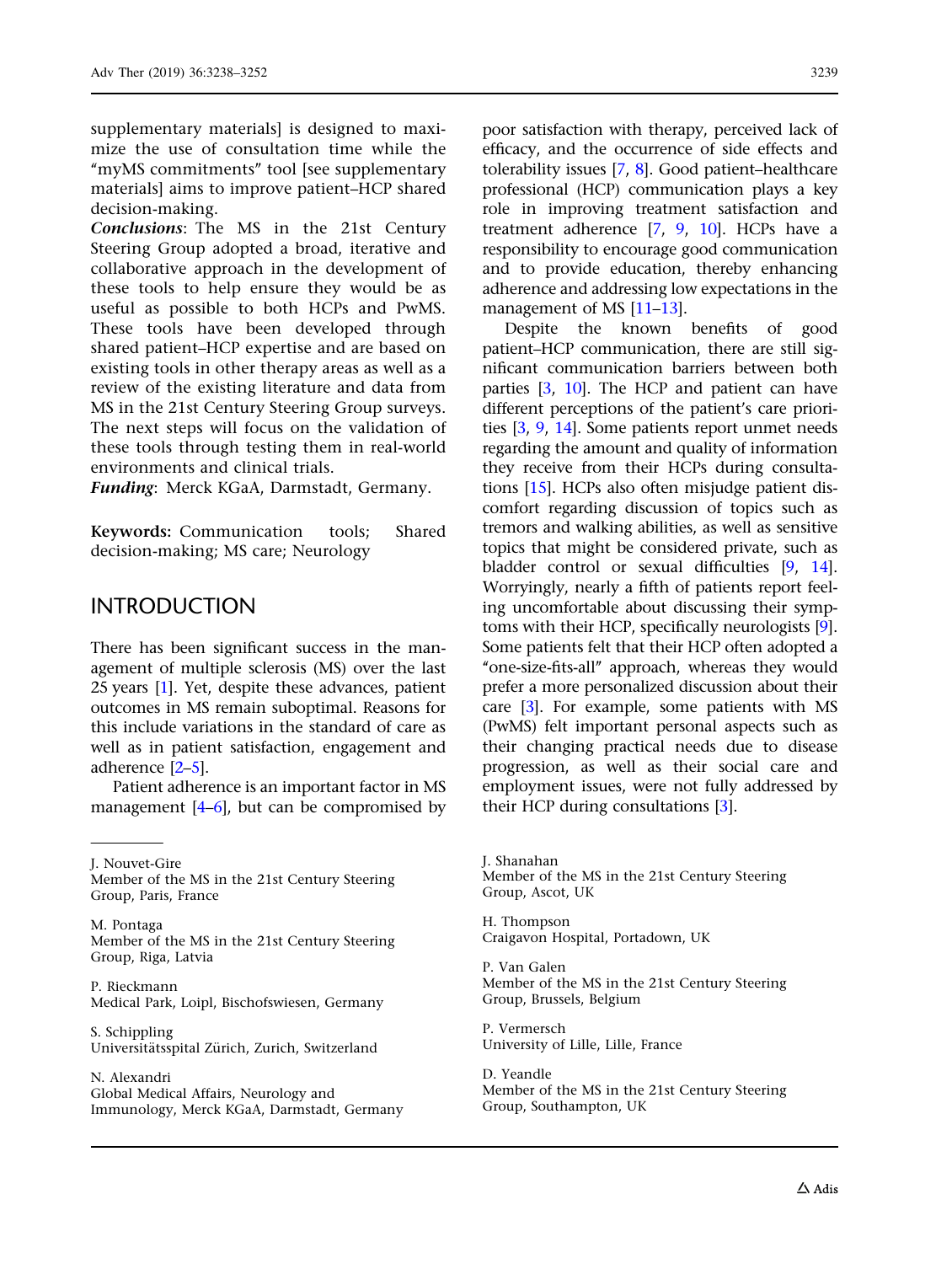Shared decision-making has been described to be at the heart of patient-centered care [\[15\]](#page-13-0) and is increasingly recognized as best practice [\[9,](#page-13-0) [16](#page-13-0)]. Although it is not suited to all patients, this model, which involves patients making informed decisions regarding their care in partnership with their HCP, has been shown to improve overall patient satisfaction and treatment adherence in MS [\[9,](#page-13-0) [15](#page-13-0), [16](#page-13-0)]. Increased shared decision-making, including better patient education may improve disease management [\[15–17\]](#page-13-0).

Shared decision-making requires good communication between the patient and the HCP [\[9,](#page-13-0) [16\]](#page-13-0). HCPs should adopt a collaborative approach when working with patients, listening to their needs and informing them about the available treatment options [\[18](#page-13-0)]. However, in practice, many PwMS often report a lack of objective information and of difficulties making an informed choice [[10\]](#page-13-0). Moreover, surveys of PwMS have found that many patients feel that they have little input into their treatment decisions [\[9,](#page-13-0) [12\]](#page-13-0). Short consultation times may be one factor contributing to poor patient–HCP communication [\[19\]](#page-13-0); many PwMS may feel that they do not get enough contact time with their neurologist [\[12](#page-13-0), [19\]](#page-13-0). Some patients have also reported a perceived reluctance of HCPs to prescribe certain medications. HCPs, conversely, cited an inability to prescribe certain medications due to cost restrictions [\[3\]](#page-12-0). Disconnects in communication such as these need to be addressed if patient outcomes in MS are to be optimized.

Issues around patient–HCP communication are of particular importance to members of the ''MS in the 21st Century'' initiative. MS in the 21st Century is led by a Steering Group of 15 MS specialists and 12 patient advocates from 15 countries. Members of this unique initiative collaborate to identify and overcome gaps in patient–HCP communication, and have published eight key actions to help bridge communication gaps within MS treatment and improve the standard of patient-centered care [[3](#page-12-0)]. The Steering Group has a strong commitment to equality of input and mutual respect among members and explicitly adopts a collaborative and inclusive stance in their work [[20\]](#page-13-0).

In considering ways to further improve patient–HCP communication, MS in the 21st Century has created two communication tools: ''myMS Priorities'' (see supplementary materials) and ''myMS Commitments'' (see supplementary materials). These tools and the process of their development are described below.

## **METHODOLOGY**

The development process of the communication tools introduced in this paper took place over a series of HCP–patient joint and separate workshops as part of the activities at the Steering Group's regular planning meetings. These workshops first identified areas of disagreement in the perceptions of patient and HCP priorities through group discussions and survey data. Following the identification of these gaps in communication, the workshops developed potential solutions to help align patient–HCP perceptions and priorities coming up with the concept of the ''myMS priorities'' pre-consultation checklist and the ''myMS commitments'' disease management contract. As the last step, the content and format of these communication tools were presented by members of the Steering Group to audiences at international congresses for feedback and validation. In total, 5 workshops were held between March 2016 and July 2017 (Table [1\)](#page-3-0).

### Summary of Workshops

### Compliance with Ethics Guidelines

This publication does not contain any clinical studies with human participants or animals performed by any of the authors. All survey responses were undertaken on a voluntary basis with acceptance of terms outlining the use of the data. All responses were received and analyzed in an aggregated and anonymous format.

## RESULTS

### Workshop 1

The groups identified many similar themes during the separate HCP and PwMS workshops; however, there were key differences in how the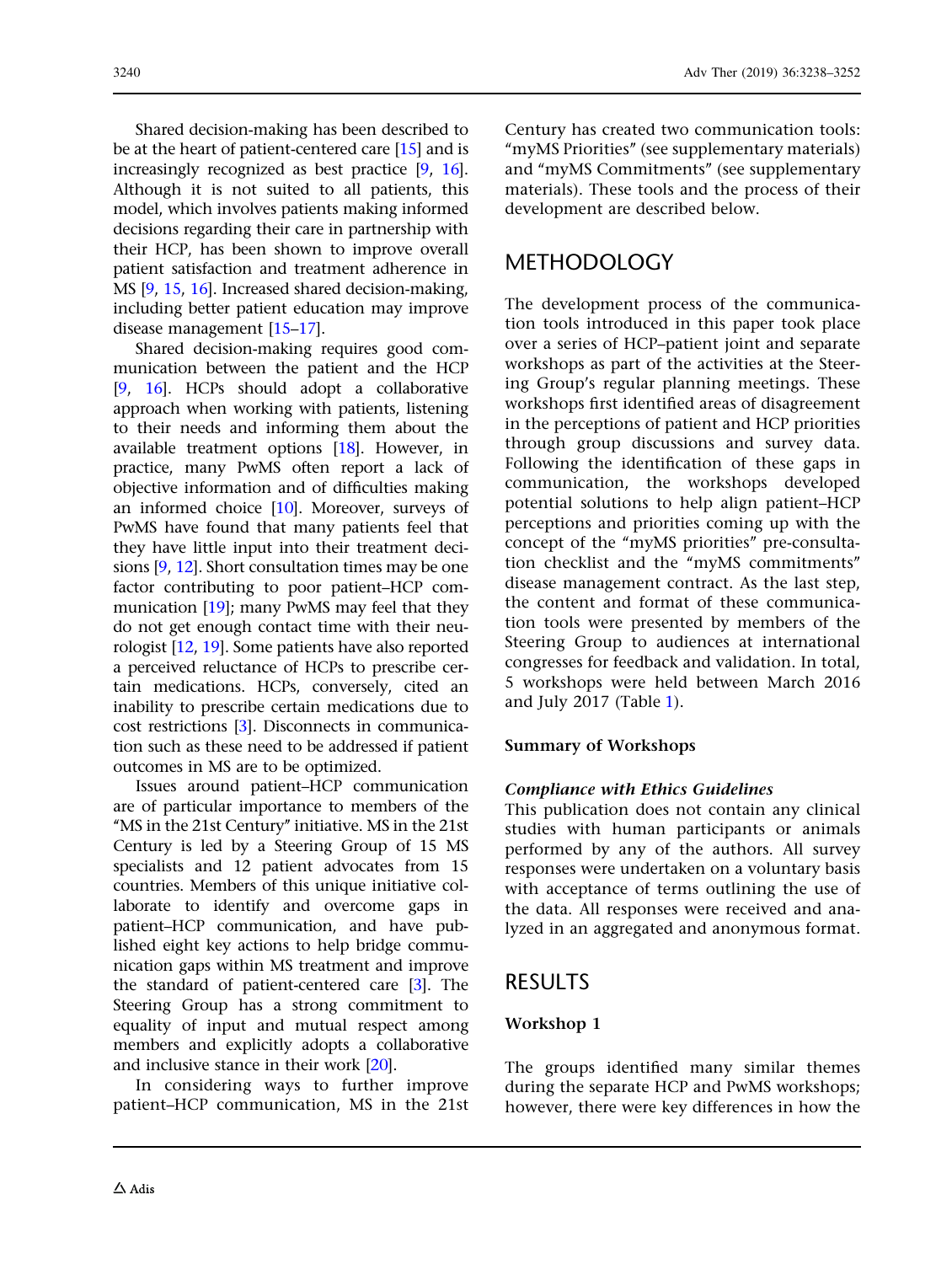| Workshop details                                                                                                        | Attendees          | <b>Objectives</b>                                                                                                                                                                                                                                                                                                                                                                                                                            |  |
|-------------------------------------------------------------------------------------------------------------------------|--------------------|----------------------------------------------------------------------------------------------------------------------------------------------------------------------------------------------------------------------------------------------------------------------------------------------------------------------------------------------------------------------------------------------------------------------------------------------|--|
| Workshop 1: 22-23 March, 2016, Frankfurt,                                                                               | 11 HCPs            | To review answers to the following three questions:                                                                                                                                                                                                                                                                                                                                                                                          |  |
| Germany. Parallel HCP and PwMS workshops<br>followed by joint-discussion workshop                                       | 11 PwMS            | What are the greatest areas of unmet need in MS<br>care?                                                                                                                                                                                                                                                                                                                                                                                     |  |
|                                                                                                                         |                    | What are the most important recent successes in MS<br>care?                                                                                                                                                                                                                                                                                                                                                                                  |  |
|                                                                                                                         |                    | What defines or contributes to the concept of<br>treatment burden in MS care?                                                                                                                                                                                                                                                                                                                                                                |  |
|                                                                                                                         |                    | HCP-patient unmet needs survey (see supplementary<br>materials): After the workshop, MS in the 21st<br>Century developed a survey to further explore<br>differences in the HCP and patient responses. The<br>survey consisted of 10 questions and was run at a<br>series of internal neurology congresses and patient<br>meetings throughout 2016-2018. Respondents<br>typically were highly educated pwMS and<br>neurologists. (Appendix 3) |  |
| Workshop 2: 13 July, 2016, Amsterdam, the<br>Netherlands. PwMS only workshop chaired by<br>HCP member of Steering Group | 12 PwMS            | To further discuss and explore the PwMS perspective<br>on the outputs of the Frankfurt workshops and how<br>differences could be addressed                                                                                                                                                                                                                                                                                                   |  |
|                                                                                                                         |                    | To develop potential solutions to areas of unmet need<br>for PwMS                                                                                                                                                                                                                                                                                                                                                                            |  |
|                                                                                                                         |                    | To consider how these solutions might also benefit<br><b>HCPs</b>                                                                                                                                                                                                                                                                                                                                                                            |  |
| Workshop 3: 14 September, 2016, London, UK. Joint<br>PwMS--HCP workshop                                                 | 10 HCPs<br>10 PwMS | For the HCP members of the Steering Group to input<br>on the recommendations from the Amsterdam<br>workshop and how HCP perspectives could be<br>addressed                                                                                                                                                                                                                                                                                   |  |
|                                                                                                                         |                    | For the joint Steering Group to align on the goals of<br>the proposed communication tools                                                                                                                                                                                                                                                                                                                                                    |  |
|                                                                                                                         |                    | For the joint Steering Group to begin developing the<br>outline of the tools                                                                                                                                                                                                                                                                                                                                                                 |  |
| Workshop 4: 8-9 February, 2017, Barcelona, Spain.                                                                       | 7 HCPs             | To consider whether the content of the                                                                                                                                                                                                                                                                                                                                                                                                       |  |
| Parallel HCP and PwMS workshops followed by<br>joint-discussion workshop                                                | 8 PwMS             | communication tools could be made more patient-<br>friendly                                                                                                                                                                                                                                                                                                                                                                                  |  |
|                                                                                                                         |                    | To consider how the tools would be used by PwMS<br>and HCPs in a real-world setting and to decide on a<br>format to support this use                                                                                                                                                                                                                                                                                                         |  |

<span id="page-3-0"></span>Table 1 Stages of the MS in the 21st Century communication tool development process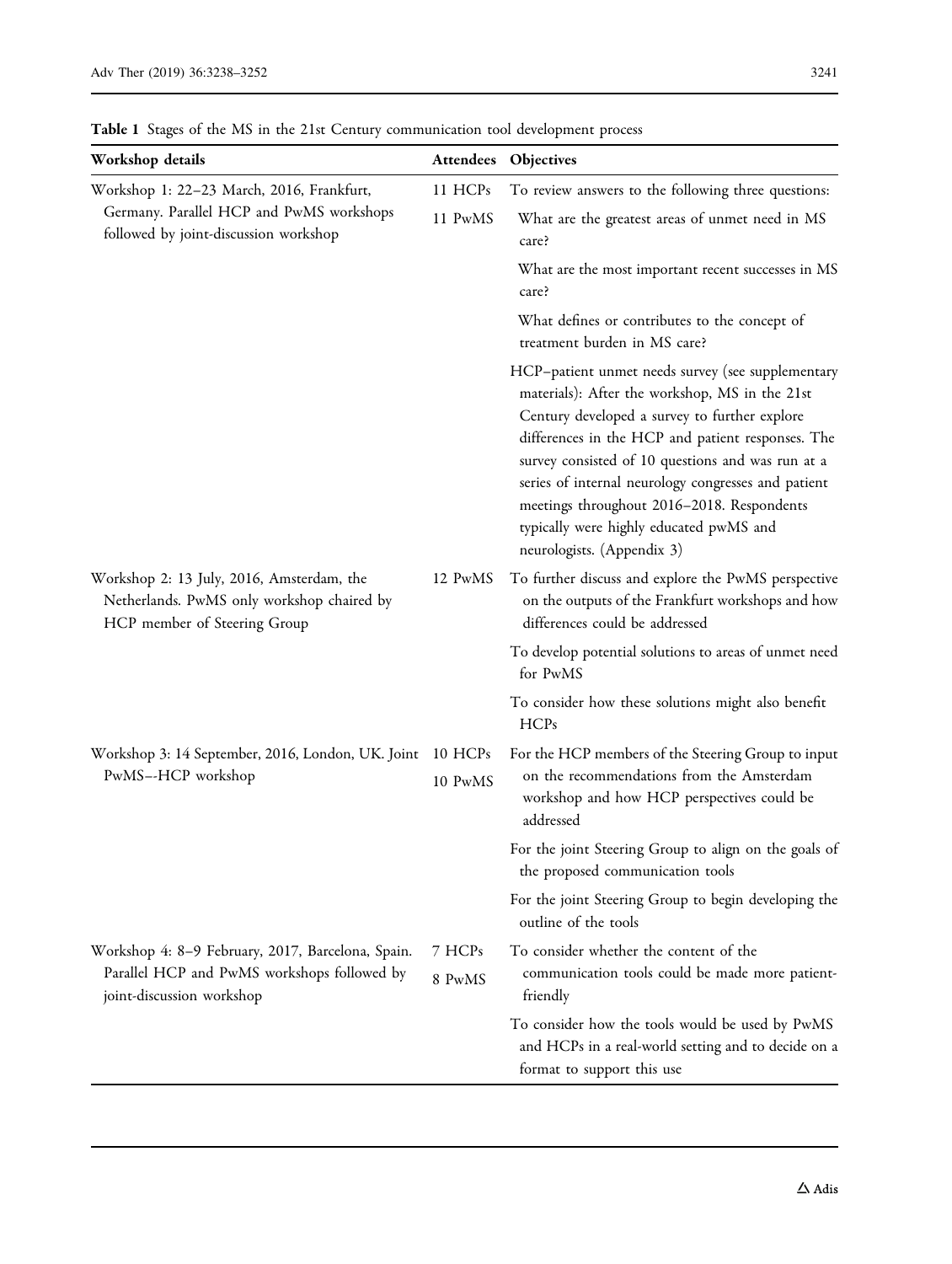| Workshop details                                                  |                  | Attendees Objectives                                                                                                                                                                    |
|-------------------------------------------------------------------|------------------|-----------------------------------------------------------------------------------------------------------------------------------------------------------------------------------------|
| Workshop 5: 5 July, 2017, Windsor, UK. Joint<br>PwMS-HCP workshop | 8 HCPs<br>7 PwMS | To finalize the content and format of the<br>communication tools<br>To develop a joint educational workshop concept for<br>the presentation of the tools at international<br>congresses |

### <span id="page-4-0"></span>Table 1 continued

| Discussion topic                                                                                     | <b>Patients</b>                                                           | <b>HCPs</b>                                                                                       |
|------------------------------------------------------------------------------------------------------|---------------------------------------------------------------------------|---------------------------------------------------------------------------------------------------|
| Greatest area of unmet need                                                                          | Monitoring of "invisible" symptoms and<br>mental wellbeing                | Symptom-free disease and<br>ultimately a cure                                                     |
|                                                                                                      | Access to HCPs                                                            | Continuity and quality of<br>care                                                                 |
|                                                                                                      | Improve HCP education                                                     |                                                                                                   |
|                                                                                                      | Holistic approach to treatment                                            | Reimbursement and<br>accessibility of treatment<br>Neuroprotective and<br>personalized treatments |
|                                                                                                      | Personalized care and treatment options                                   |                                                                                                   |
|                                                                                                      | Appropriate patient education/information                                 |                                                                                                   |
|                                                                                                      | Improved public awareness of MS                                           | Better treatment for<br>progressive MS                                                            |
|                                                                                                      |                                                                           | Patient engagement and<br>advocacy                                                                |
| Most important recent successes in MS                                                                | Increased patient support from healthcare                                 | Increased treatment options                                                                       |
|                                                                                                      | team                                                                      | Improved multidisciplinary                                                                        |
|                                                                                                      | Treatment options and diversity of treatment                              | care                                                                                              |
|                                                                                                      | More focus on quality of life                                             | Better quality interventions                                                                      |
|                                                                                                      | Globalized online community                                               | Enhanced collaboration<br>between stakeholders                                                    |
|                                                                                                      | Increased focus on progressive MS                                         |                                                                                                   |
|                                                                                                      | Hope for MS patients from treatment,<br>support, research etc.            | Advances in research                                                                              |
| What defines or contributes to the concept Risk-benefit balance of treatment<br>of treatment burden? |                                                                           | Pharmacovigilance                                                                                 |
|                                                                                                      | Treatment access                                                          | Side effects                                                                                      |
|                                                                                                      | Lack of time with the HCP                                                 | Cost                                                                                              |
|                                                                                                      | Irregular review and monitoring                                           | Inadequate support                                                                                |
|                                                                                                      | Geographical differences contribute to<br>inequality in treatment options | Risk-benefit balance of<br>treatment                                                              |
|                                                                                                      | Compliance and adherence                                                  | Uncertain future                                                                                  |

Table 2 Comparison of patient and HCP Steering Group perspectives on contemporary issues in MS care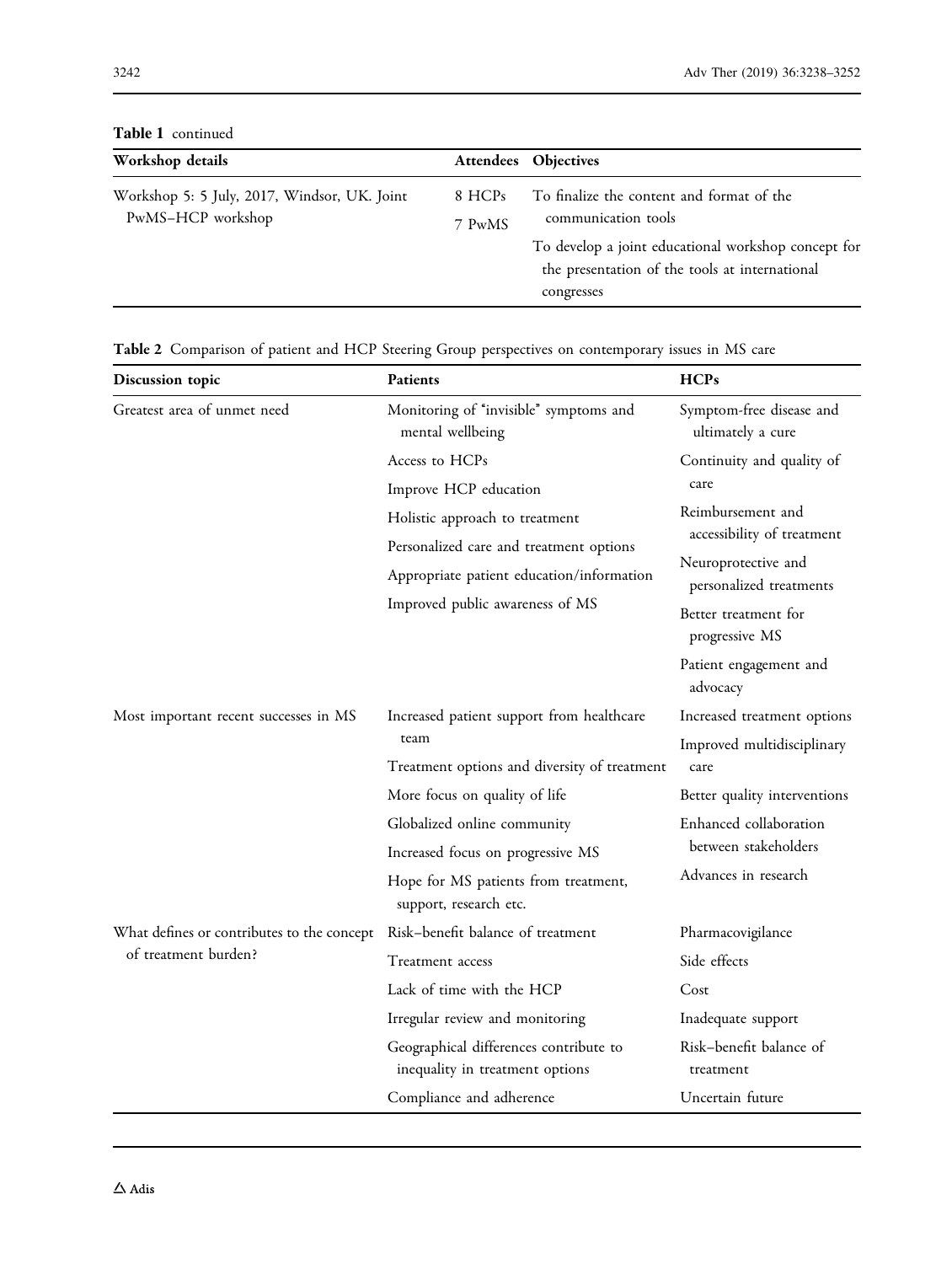

Fig. 1 Factors identified as the biggest barriers to effective communication between HCPs and PwMS (multiple answers permitted)

two groups prioritized the areas of unmet need in MS care (Table [2](#page-4-0)). Of particular interest were the key priorities ''monitoring of invisible symptoms and mental wellbeing'' and ''improving HCP education'' which were identified by the PwMS but not by the HCP group.

#### Survey

In total, the "unmet needs" survey (Fig. 1) collected responses from 296 HCPs and 143 PwMS. Of particular interest were the responses to the question ''What are the biggest barriers to effective communication between HCPs and PwMS?'' The majority of PwMS (68%) and a large proportion of HCPs (44.5%) noted ''lack of time in appointments'' as being the biggest barrier to effective communication.

All survey responses were undertaken on a voluntary basis with acceptance of terms outlining the use of the data. All responses were received and analyzed in an aggregated and anonymous format.

#### Workshop 2

It was agreed during this workshop that a "onesize-fits-all'' solution to any of unmet needs identified (Table [2](#page-4-0)) would not be possible based on the individual and unique needs of PwMS. The members therefore decided that the key objective of any MS in the 21st Century activity should be to increase the ability of the HCP to provide, and PwMS to receive, personalized care. Recognizing that the ability of the HCP to provide personalized care is dependent on understanding the needs of the patient; and that there are multiple disconnects in the

perceptions of HCPs and PwMS (as highlighted by their previous work), the Steering Group members brainstormed a communication tool that could align PwMS and HCP perspectives.

They proposed the concept of having a "checklist" that would enable PwMS to record their priorities and concerns and then bring this document along to their appointment. The group envisaged that this checklist would also allow PwMS to track and record their symptoms, capture their disease history, and stimulate discussions to cover the symptoms that affect them most, including invisible symptoms that might otherwise be ignored. In addition, they discussed the importance of balancing communication between the patient and HCP in appointments, stressing that the checklist should also allow HCPs to identify their priorities for care.

The group acknowledged that the value of this communication tool was heavily dependent on the level of trust within the patient–HCP relationship. HCPs need to trust that their patients will be honest and open when using the tool and, in turn, PwMS need to trust that their HCP will listen to their perspective and tailor their care accordingly. The group therefore devised the concept of a disease management "contract" between PwMS and the HCP outlining a mutual understanding of each other's responsibilities within the relationship and providing a foundation for balanced conversations and realistic treatment expectations.

#### Workshop 3

It was decided that, to maximize the potential of the checklist, it is essential that PwMS share the completed version with their HCP in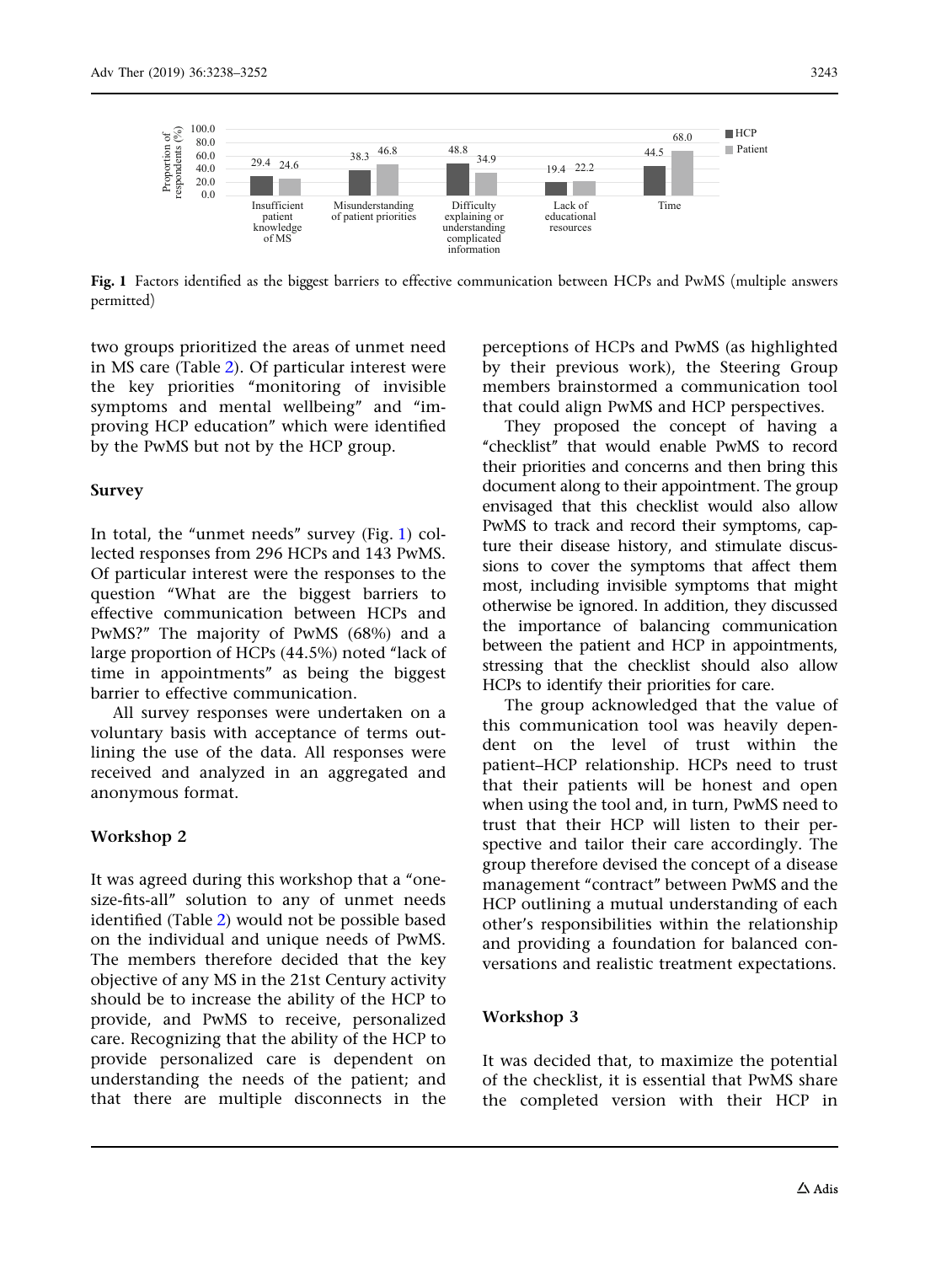advance of the consultation. This ensures that the HCP has sufficient time to consider their patient's priorities and plan accordingly. For example, sending the checklist beforehand, on the morning of the consultation, could enable both parties to make the best use of the limited time available during the consultation and to ensure that all priorities are sufficiently addressed.

It was also decided that it was vital for the disease management contract to be framed as an agreement between equal partners in MS management, and for it not to get interpreted as a binding adherence contract. By the end of the workshop, the joint Steering Group members had agreed upon and defined the objectives of each of the communication tools (Table 3) and begun developing the content of both tools.

#### Workshop 4

The Steering Group decided that, in order to best achieve its objectives, the checklist should not be a ''tick box'' of provided options but, instead, have an open structure allowing both parties to record their priorities in their own words. The Steering Group named this preconsultation checklist tool ''myMS priorities'' in order to accurately reflect this content and goal.

In view of the other objectives of the ''myMS priorities'' tool, the Steering Group added specific sections covering changes to symptoms, medication and lifestyle. A section allowing PwMS to record changes to their symptoms since their last appointment was also included with the aim of providing PwMS a way for them to raise potentially sensitive topics such as sexual function and relationship questions as well as ensuring that invisible symptoms are sufficiently recognized and addressed by their HCP (Table [4\)](#page-7-0).

To support shared decision-making, a section that allows PwMS to share information about their current treatment experience including non-prescription therapies and other prescription medications was added. Also, to support PwMS empowerment and self-management, a section was included allowing PwMS to record changes to their lifestyle and any feelings

Table 3 Objectives of the two communication tools as defined by the Steering Group during Workshop 3

| Pre-consultation checklist                                                                                                                          | Disease management<br>contract                                                                                 |  |
|-----------------------------------------------------------------------------------------------------------------------------------------------------|----------------------------------------------------------------------------------------------------------------|--|
| To ensure that the patient's<br>priorities and concerns<br>are openly acknowledged<br>by their doctor                                               | To help MS patients and<br>their doctors to share<br>information and disease<br>management<br>responsibilities |  |
| To provide an opportunity<br>for HCPs to also identify<br>their priorities for the<br>consultation                                                  | To improve self-<br>management and<br>treatment adherence of<br>patients                                       |  |
| To ensure that all<br>symptoms, concerns and<br>feelings (positive and<br>negative) are recorded<br>and provided to an HCP<br>ahead of appointments | To facilitate greater trust in<br>the patient-HCP<br>relationship                                              |  |
| To share information that<br>may affect management<br>decisions                                                                                     | To encourage confident,<br>open interaction between<br>both parties                                            |  |
| To make the best use of the<br>time available during a<br>consultation                                                                              | To encourage greater levels<br>of openness between<br>patients and their support<br>network                    |  |

regarding how this affected their health. Finally, recognizing the importance of PwMS support networks, a section was added to allow partners, family members, friends, or caregivers to note any questions they might have for the HCP.

In developing the second tool, the Steering Group members re-iterated that this tool was needed to underpin the open and honest communication between HCPs and PwMS that was considered essential for the effective use of the pre-consultation checklist-based, ''myMS priorities'' tool. They again highlighted the importance of emphasizing that the tool is not intended to be a contract or mandatory document, but rather an opportunity for the patient to participate in improving their own care.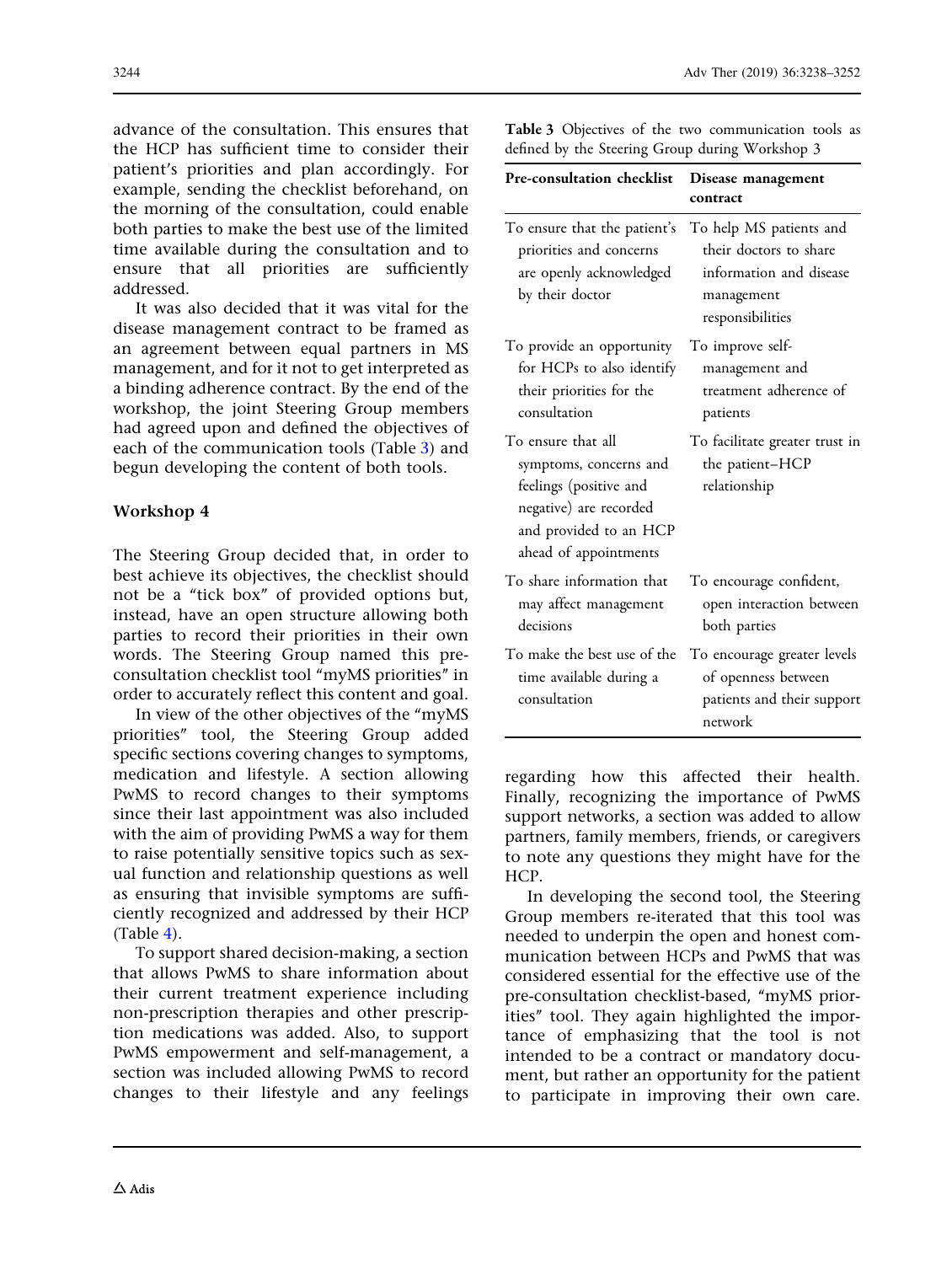| Moving and walking                |
|-----------------------------------|
| Stiffness and spasms              |
| Balance and dizziness             |
| Pain and sensation                |
| Vision                            |
| Speech                            |
| Hearing                           |
| Bladder and bowel                 |
| Fatigue and sleep                 |
| Moods and emotions                |
| Concentration and memory          |
| Relationships and sexual function |
| Infections                        |
| Other concerns                    |
|                                   |

<span id="page-7-0"></span>Table 4 Topics included in the symptoms tracker section of the my MS priorities tool

Considering these aspects, as well as the overall objectives of the tool, the group decided to call this disease management agreement-based tool ''myMS commitments''.

The PwMS and HCP Steering Group members discussed the responsibilities that they would expect from each other in order to maximize the efficacy of the tool in MS care. These responsibilities were then included in the statements of ''commitment'' for both the PwMS and the healthcare team and grouped into common themes. The four themes included in the final version of the ''myMS commitments'' tool are ''understanding and learning about MS", "how to get the best from appointments'', ''MS treatment and management'', and ''how to get the best out of life''.

#### Workshop 5

At the final workshop, the Steering Group considered how the tools should be presented and used. It was felt important that users should have the choice between both physical and digital copies of the tools as these have different but complementary benefits. Digital versions of the tools make it easy for the PwMS to refer to the tool throughout the year. They also simplify the sharing process between the PwMS and HCP and remove the risk of the tool being lost or not brought to the appointment. However, it was felt that many PwMS may prefer to use paper versions of the tools for reasons such as ease of use during appointments and in order to involve a family member, friend, or carer in the process of using the tool, both of which might be particularly important for patients with cognitive impairment.

In order to gather feedback on the tools, including any possible limitations, the Steering Group developed a workshop format for use at international neurology congresses and PwMS meetings. The workshop series titled ''Two monologues do not make a dialogue'' used roleplay videos developed by the Steering Group to highlight common issues encountered by both PwMS and HCPs during appointments and how the ''myMS priorities'' and ''myMS commitments'' tools could enhance these interactions. These workshops were run at three international congresses and one patient conference.1

The feedback from this workshop series came from both HCPs and PwMS. For HCPs, possible limitations identified included time constraints which could prevent pre-appointment preparation and the possible loss of tool copies, especially when in transit to the HCP. Possible limitations for PwMS included their opinion that the tool is unnecessary, priorities changing before appointments, and, importantly, any cognitive or physical difficulties which could impair their ability to complete the forms.

<sup>&</sup>lt;sup>1</sup> The "Two monologues do not make a dialogue" workshops were conducted at international congresses ECTRIMS 2017, ECF 2017, CMSC 2018 and a Merck Patient Ambassador Summit 2018.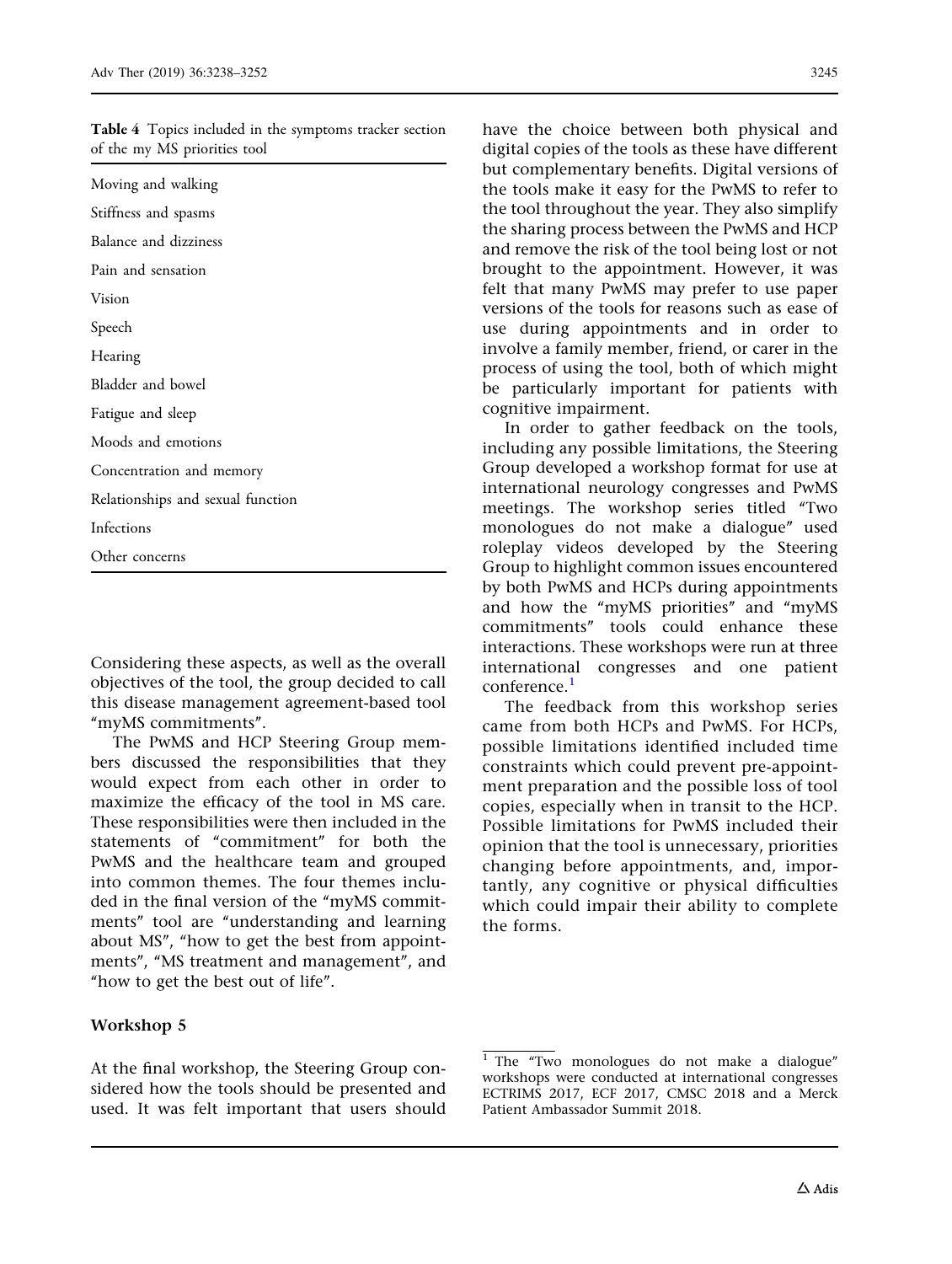## myMS PRIORITIES (PRE-CONSULTATION CHECKLIST-BASED TOOL)

The priorities tool enables PwMS to record their personal priorities for each appointment in a dedicated section which can be shared with the doctor, MS nurse or other members of the healthcare team in advance (''tear off'' section can be sent ahead of appointment).

### Benefits for the Patient

The tool allows PwMS to structure their questions and concerns, and to come to each appointment fully prepared. It also prompts recollection of changes since the last appointment and offers the opportunity to raise difficult or sensitive issues (e.g., relationships, sexual health, employment) which may not be as high on the HCP's list of priorities. If patients feel they are being listened to and that their doctor and MS nurse are focusing on their needs, they will feel greater satisfaction regarding their care.

### Benefits for the HCP

Receipt of patient priorities ahead of appointments allows the HCP and healthcare team to gain important insight into the issues that are of the highest priority to the PwMS, ensures effective use of consultation time and offers the opportunity to prepare and plan referrals ahead of time. Healthcare team priorities for each appointment can also be shared for the PwMS to consider.

## myMS COMMITMENTS (DISEASE MANAGEMENT AGREEMENT-BASED TOOL)

The commitments tool is an "agreement" document'' that outlines the ways in which PwMS and HCPs can each take responsibility in the management of MS. It offers the PwMS and their HCP the chance to agree and commit, in a non-binding way, to their respective responsibilities.

### Benefits for the Patient

Identifying the aspects of care where PwMS can have agency over their management can increase patient feelings of empowerment. This in turn supports a more open and honest relationship with the healthcare team and instils and builds confidence in patients to discuss their disease management.

### Benefits for the HCP

The tool also outlines a realistic idea of what PwMS can expect from their healthcare team, and what the healthcare team can in turn expect from them, increasing trust and encouraging more holistic and personalized care. Increased patient engagement leads to better adherence to management and treatment, while shared responsibility for patient education reduces the risks of patients turning to unverified sources of information online.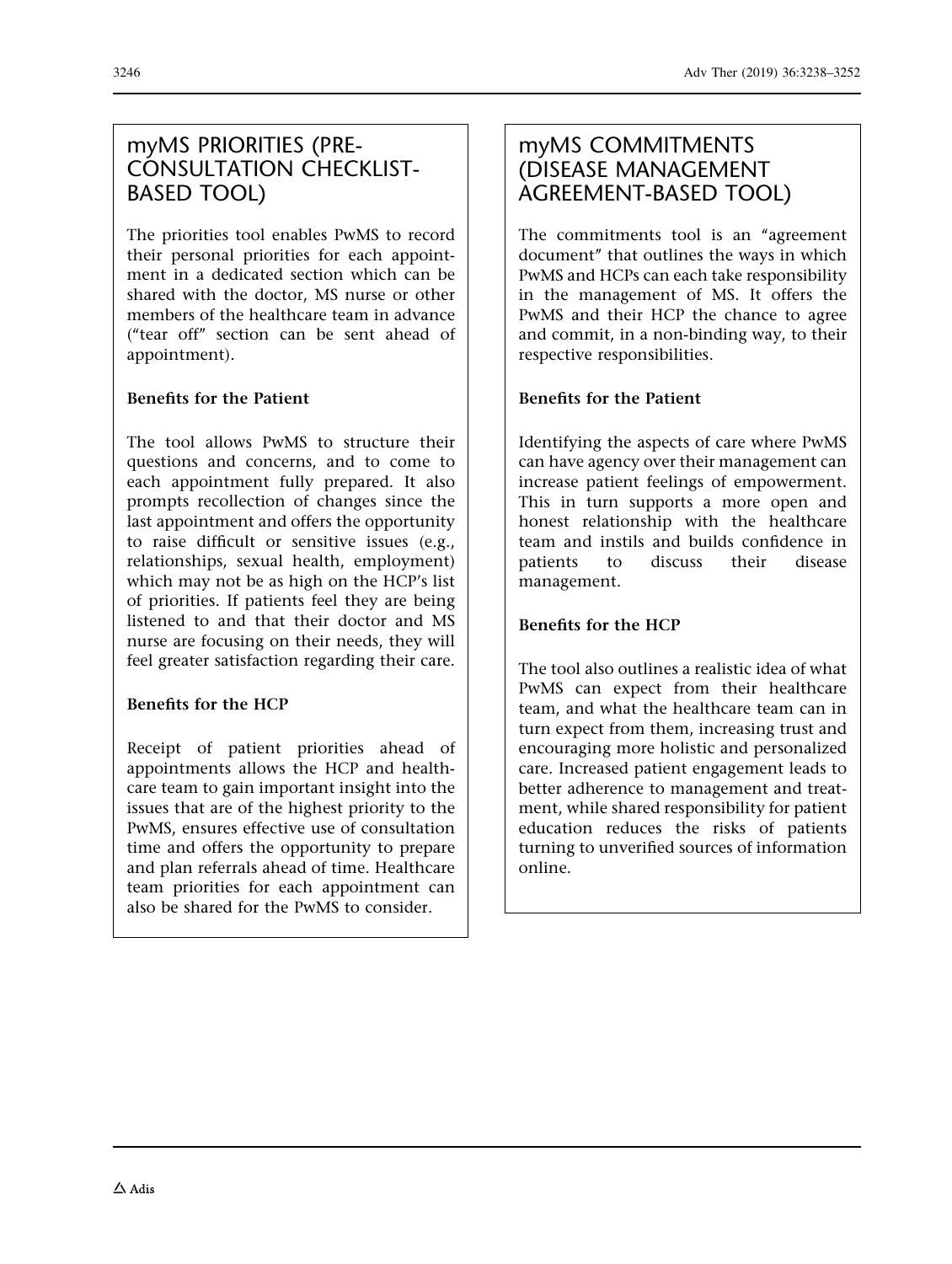Chronic conditions such as MS for which patients require lifelong treatment, and for which multiple treatment options of similar efficacy exist, may strongly benefit from a good patient–HCP relationship which facilitates shared decision-making [[9,](#page-13-0) [15](#page-13-0), [16](#page-13-0)]. A number of communication tools exist for chronic conditions, including MS, and have been associated with improved outcomes such as increased patient satisfaction and knowledge [[21–23\]](#page-13-0). In order to improve patient–HCP communication, MS in the 21st Century has developed two communication tools, the pre-consultation checklist-based, ''myMS priorities'' and the disease management agreement-based, ''myMS commitments''.

The MS in the 21st Century Steering Group adopted a broad, iterative and collaborative approach in the development of these tools to help ensure that they would be as useful as possible to both HCPs and PwMS. These tools have been developed through shared patient–HCP expertise and are based on existing tools in other therapy areas, as well as a review of the existing literature and data from MS in the 21st Century Steering Group surveys. Both the literature review and survey data identified lack of HCP time in appointments [[12](#page-13-0)] and misalignment of patient and HCP priorities in MS care as prominent gaps in patient–HCP communication [\[3,](#page-12-0) [9\]](#page-13-0).

A series of meetings were held with clear objectives to outline the development and content finalization of the tools. The workshops and sessions were also set up to encourage as much HCP–patient interaction and collaboration as possible. Further, the inclusion of multinational participants aimed to make the tools applicable to the largest population possible. The fact that the tools are not linked to any specific MS treatment means that they can be used by all patients, regardless of their disease status. The tools are currently available in six languages (English, French, German, Spanish, Italian, Romanian) to increase accessibility. The final step in the development of these tools focused on gaining feedback from a wider

audience through workshops, specifically at three international congresses.

Existing communication tools which the MS in the 21st Century Steering Group considered when creating "myMS priorities" and "myMS commitments'' included patient–physician contracts, symptom diaries and checklists. The patient–HCP contract has been used in fields such as diabetes, hypertension, weight control and opioid addiction management [\[23–26](#page-13-0)]. Contracts are agreements between the patient and HCP detailing the responsibilities of both parties toward the patient's care. Studies have shown contracts to increase patient adherence in various patient populations [\[23,](#page-13-0) [24](#page-13-0)]. However, many different types of contracts exist and, while there is documented efficacy for some types of contract, other types have shown limited efficacy at best [[27\]](#page-13-0).

The patient–provider agreement is an example of a contract used in opioid addiction treatment for which studies have demonstrated only weak efficacy. These contracts often include a section describing the ''consequences'' (to the patient) of non-compliance with the agreement [[28\]](#page-14-0). When reviewing such contracts, Bachman and Ho [[29](#page-14-0)] identified that ''if patients distrust their HCP, or feel distrusted by them, this may destabilize the therapeutic relationship and compromise care''. Colleen [\[30\]](#page-14-0) also echoed this view, citing that opioid contracts lacked efficacy and diminished patients trust while also mentioning ''patient's trust improves adherence to treatment''.

The diabetes responsibility contract is another type of contract used in clinical practice. This type of agreement focuses on patient empowerment and may increase treatment adherence  $[31, 32]$  $[31, 32]$  $[31, 32]$ . In contrast to "consequences'' for non-compliance of the patient to opioid agreements, many diabetes responsibility contracts provide positive reinforcement for patients when they fulfil their agreed commitments [\[32\]](#page-14-0).

When creating the ''myMS Commitments'' tool, MS in the 21st Century Steering Group members were acutely aware that contracts, while proven to be beneficial, could do more harm than good if not created properly. This is due to the inherent power imbalance that exists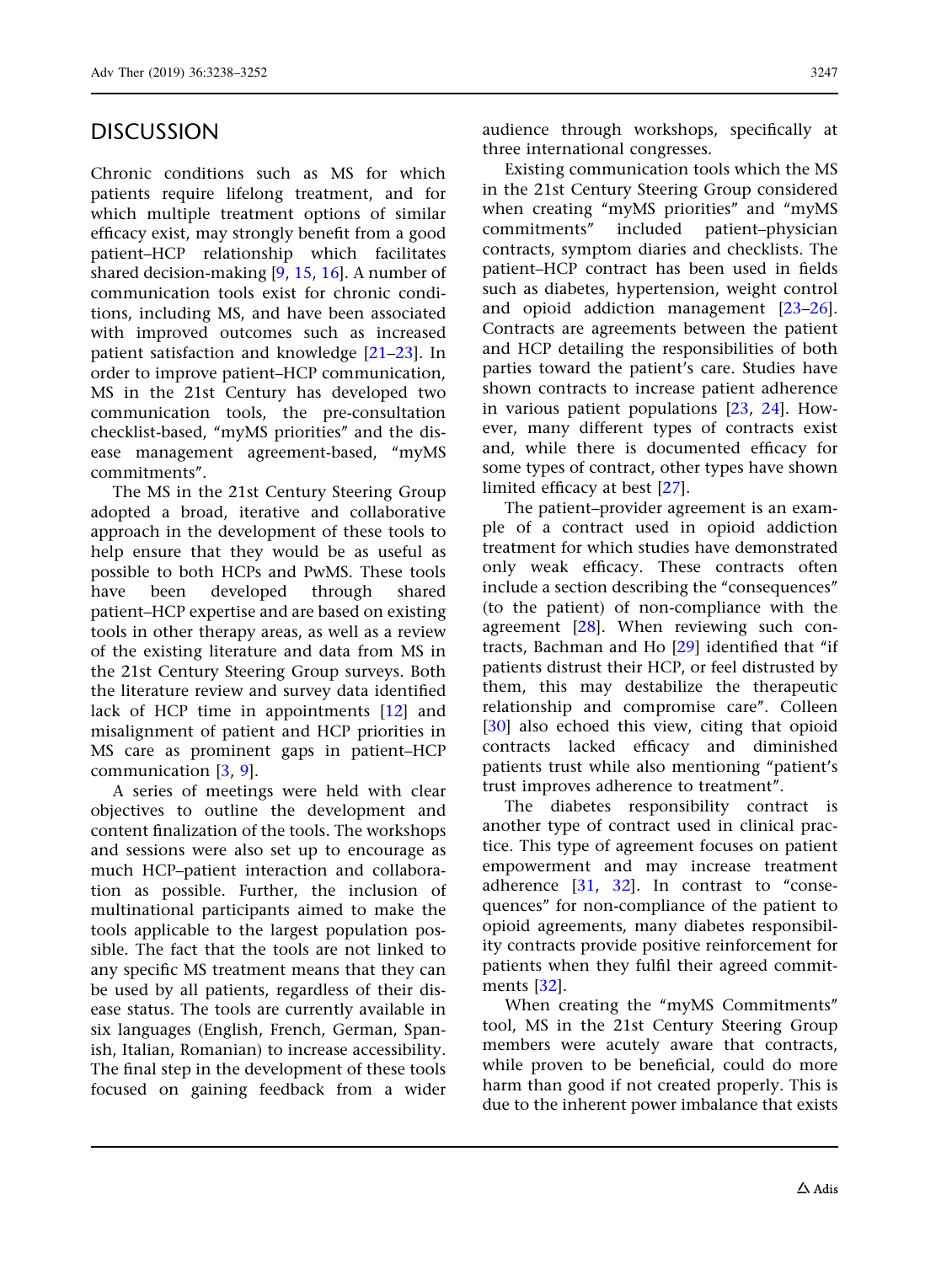in patient–HCP relationships [[25](#page-13-0)]. In attempting to address this imbalance, the group based this contract on shared decision-making and promoting patient empowerment, factors known to increase patient satisfaction and treatment adherence [[9,](#page-13-0) [33](#page-14-0)].

When creating the "myMS Priorities" tool, the MS in the 21st Century Steering Group wanted to combine selected benefits of symptom diaries and checklists into a new, single tool. Symptom diaries can improve treatment adherence, and both patients and HCPs have shown their willingness to use them. These diaries are traditionally used to help patients record their symptoms—and in some cases their effect on the patient—accurately. Without a diary, the patient would need to rely purely on their memory to recall symptoms at their next consultation with their HCP, which could be imprecise especially when there is a long period of time between consultations  $[34]$ . This is particularly relevant in MS where as many as 40–65% of patients may have some form of cognitive impairment [\[35](#page-14-0)]. The patient can complete ''myMS Priorities'' at home with help from their family or caregiver, which again may be particularly relevant for PwMS who have cognitive impairment.

Unlike existing symptom diaries in MS such as the MS symptom and impact diary [[36](#page-14-0)], which are tools which record symptoms as a measure of the impact of MS on the patient, the ''myMS Priorities'' tool aims to help patients and HCPs start conversations about potentially embarrassing or invisible symptoms. Recording their sensitive symptoms in ''myMS Priorities'' allows patients to raise such symptoms with their HCP via the tool rather than relying on the HCP to ask the patient about them.

Checklists can help guide the patient and HCP through a consultation and ensure that all relevant topics and needed actions are covered [\[37,](#page-14-0) [38](#page-14-0)]. For example, a "What to ask your doctor'' patient appointment guide developed by the NHS lists some suggested questions for consultations [[39\]](#page-14-0). The MS in the 21st Century Steering Group saw the value in the patient listing their priorities, much as they would appear in checklists, to guide and cover topics quickly during a time-limited patient–HCP

consultation. They also noted that, unlike checklists, patient diary responses were openended as opposed to a tick in the box, thereby allowing the patient to express their priorities in more detail and guide discussions. Consequently, the ''myMS Priorities'' tool allows patients to list priorities much in the style of a checklist but also describe their priorities in a similar way to describing symptoms in a symptom diary. The availability of both tools in paper or electronic versions offers patients and physicians the option to choose their preferred format based on factors such as convenience and ease of completion.

As with many communication tools, the limitations of ''myMS Commitments'' and ''myMS Priorities'' relate to commitment to their use by patients and HCPs. Possible limitations of the tools, including that gathered from feedback in international congresses, are that the HCP may not always have the time in clinical practice to optimally use the tools, and that patients may sometimes not have the will or ability to use them. Another limitation is that, while a diverse range of participants were used in the development of the tool, additional responses from patient caregivers and the families of PwMS could have been beneficial. Finally, patients who are more engaged with their MS care, such as those who research and probatively manage their condition, may be more likely and open to use these tools than patients who take a less active approach to their management. In addition, the data gathered to support the development of these tools were likely predominately from more highly engaged and educated PwMS. While this could lead to a bias in the survey responses, the group would hypothesize that the communication gap between HCPs and PwMS in a standard clinical setting is therefore in fact far greater than has been identified in the data collected here.

To the authors' knowledge, no communication tools such as ''myMS priorities'' and ''myMS commitments'' currently exist for PwMS. While remote and digital tools for PwMS are available, they are not specifically aimed at the doctor-patient relationship in the form of a "contract'' or to minimize disparities in treatment perceptions [[40](#page-14-0)]. Nor do such tools have the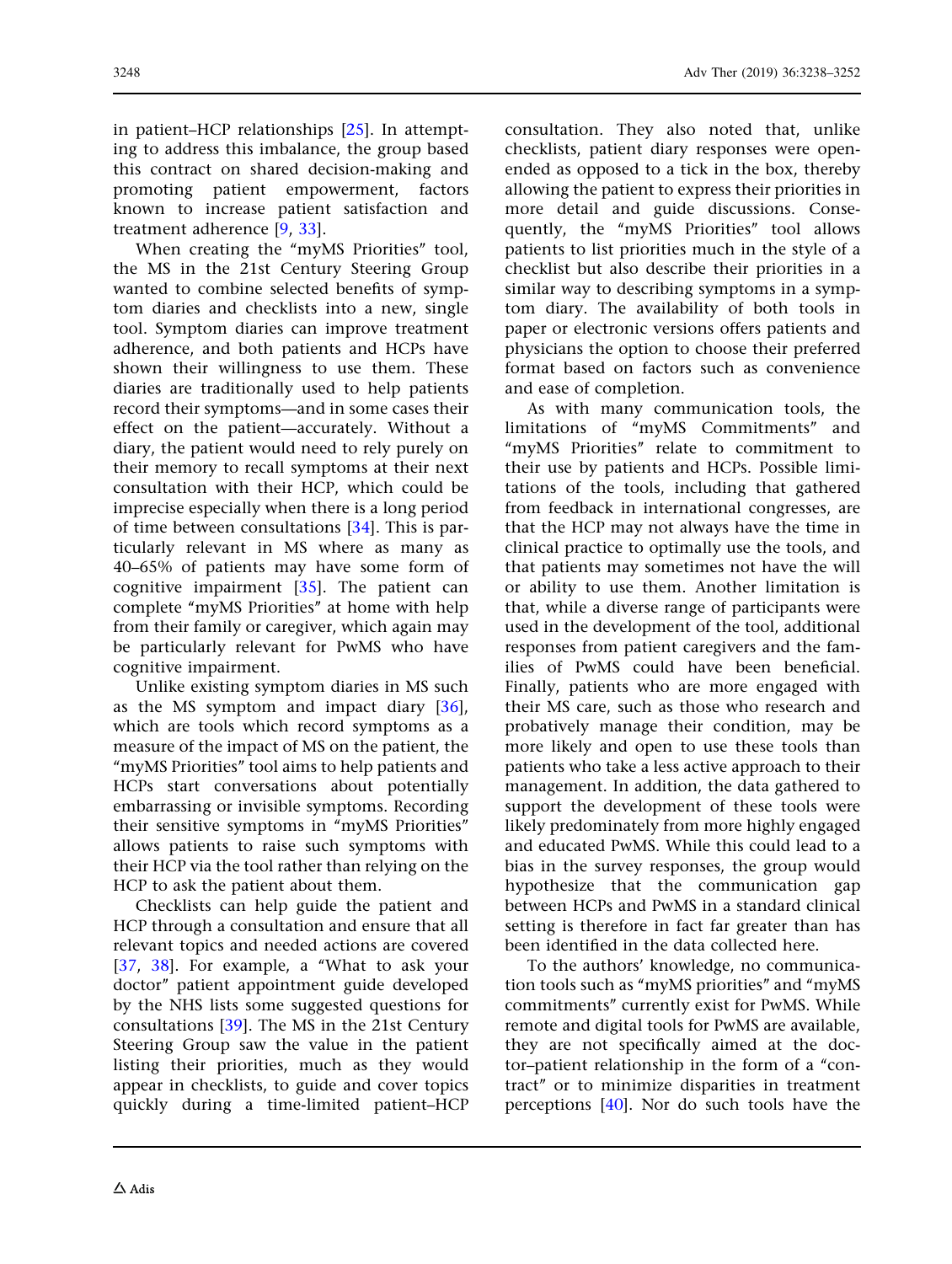same basis in research for their development as that for ''myMS priorities'' and ''myMS commitments''.

## CONCLUSIONS

Development of the pre-consultation checklistbased ''myMS priorities'' and disease management agreement-based ''myMS commitments'' tools has followed a thorough and systematic approach. The MS in the 21st Century Steering Group has identified two areas in MS care which are most in need of improvement, and has targeted them with two new communication tools which have evolved through incorporating and combining some features of existing communication tools.

Thus, "myMS priorities" and "myMS commitments'' offer an opportunity to engage and empower patients in their MS care through a strengthened patient–HCP relationship. This could therefore meaningfully improve outcomes in MS. The next steps will focus on the validation of these tools through testing them in real-world environments. These data will be assessed for improvements in communication and shared decision-making and to see if this is reflected by improved patient and HCP reported outcomes.

## ACKNOWLEDGEMENTS

We thank the MS in the 21st Century steering group members for their participation in the development of these tools, and the respondents of the survey for their valuable contribution to the dataset.

Funding. The MS in the 21st Century initiative is financially supported by Merck KGaA, Darmstadt, Germany. The journal's Rapid Service Fee and Open Access Fees were also funded by Merck KGaA, Darmstadt, Germany. All authors had full access to all of the data in this study and take complete responsibility for the integrity of the data and accuracy of the data analysis.

Editorial Assistance. Administrative support and editorial input was provided by Cello Health Communications. Medical writing assistance was provided by Cello Health Communications (Owen Webb, Helen Hammond, and Rudy Sarmah). Administrative support, medical writing assistance, and journal submission fees were funded by Merck KGaA, Darmstadt, Germany.

Authorship. All named authors had full access to all of the content within this manuscript and take complete responsibility for the integrity and accuracy of the content. All named authors meet the International Committee of Medical Journal Editors (ICMJE) criteria for authorship for this article, take responsibility for the integrity of the work as a whole, and have given their approval for this version to be published.

List of Members of MS in the 21st Century. The members of MS in the 21st Century are as follows: Birgit Bauer, Diego Centonze, Maria Paz Giambastiani, Gavin Giovannoni, Jürg Kesselring, Dawn Langdon, Sarah A Morrow, Jocelyne Nouvet-Gire, Celia Oreja-Guevara, Maija Pontaga, Stanca Potra, Peter Rieckmann, Sven Schippling, Jane Shanahan, Heidi Thompson, Pieter van Galen, Patrick Vermersch, and David Yeandle.

Disclosures. All Steering Group members receive honoraria from Merck KGaA as part of their work on MS in the 21st Century.

Peter Rieckmann has received honoraria for lectures from Almirall, Apple Healthcare, Baxter, Bayer, Biogen Idec, Boehringer-Ingelheim, Cerner, Daiichi Sankyo, Genpharm, Genzyme, Medtronic, Merck, Novartis, Pfizer, Roche, Sanofi-Aventis, Siemens AG, and Teva. He has received research grants from Bayer, EMD Serono, Novartis, Teva, the MS Society of Canada, Canadian Institutes of Health Research, Hertie Foundation, Oberfranken-Stiftung, and German Neurology Foundation. He is on an advisory board or steering committee for AbbVie, Bayer, Biogen Idec, Novartis, Merck, Teva, the German Multiple Sclerosis Society, and Canada Drug Review.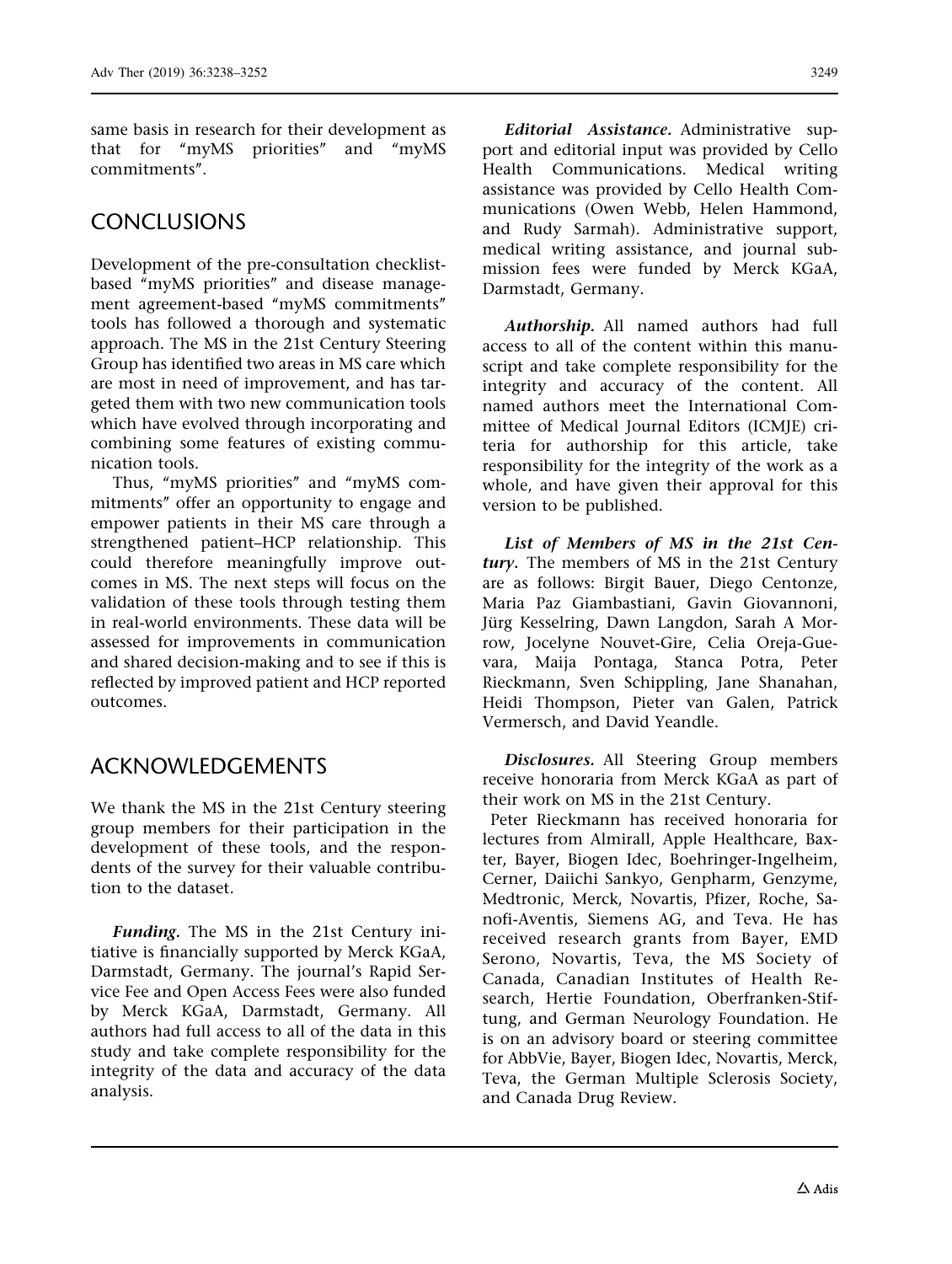<span id="page-12-0"></span>Gavin Giovannoni is a steering committee member for AbbVie (daclizumab trials) and Biogen Idec (BG12 and daclizumab trials), and has received honoraria for speaking from Canbex Therapeutics. He is a clinical advisor regarding the development of VSN16. He has received consultancy fees for advisory board meetings for GW Pharmaceuticals, and for speaking at the launch of Sativex in Norway.

Dawn Langdon has participated in speakers bureaus for Bayer, Merck, Almirall, Excemed, Teva, Roche, Novartis, Biogen, and Sanofi; has received consultancy honoraria from Novartis, Bayer, Merck, Biogen, Teva, and Sanofi; and has received research grants from Bayer, Merck, Novartis, and Biogen, all paid to her institution.

Patrick Vermersch receives honoraria and consulting fees from Biogen, Sanofi Genzyme, Bayer, Novartis, Teva, Merck, Celgene and Almirall. Research support from Biogen, Sanofi Genzyme, Bayer and Merck.

Sven Schippling receives consulting and speaker fees and travel grants from Biogen Idec, Bayer, Merck, Sanofi Genzyme/Sanofi Aventis, Novartis, Teva, and research grants from Bayer, Biogen Idec, Merck Serono, Sanofi Genzyme/ Sanofi Aventis, Novartis.

Jürg Kesselring receives honoraria from Merck. Diego Centonze is an advisory board member of Almirall, Bayer Schering, Biogen, GW Pharmaceuticals, Merck, Novartis, Roche, Sanofi-Genzyme, Teva and has received honoraria for speaking or consultation fees from Almirall, Bayer Schering, Biogen, GW Pharmaceuticals, Merck, Novartis, Roche, Sanofi-Genzyme, Teva. He is also the principal investigator in clinical trials for Bayer Schering, Biogen, Merck, Mitsubishi, Novartis, Roche, Sanofi-Genzyme, Teva. His preclinical and clinical research was supported by grants from Bayer Schering, Biogen Idec, Celgene, Merck, Novartis, Roche, Sanofi-Genzyme, Teva.

Sarah A Morrow has received honoraria for speaking, consulting, and advisory board participation from Biogen Idec, EMD, Genzyme, Novartis, and Roche. She has acted as site principal investigator for clinical trials for Novartis, Genzyme and Roche. She has received investigator initiated trial funding from Genzyme.

Celia Oreja-Guevara has received honoraria from Biogen Idec, Novartis, Sanofi Genzyme, Almirall, Merck.

Heidi Thompson has received honoraria for advisory board participation and travel grants from Merck and Biogen.

Nektaria Alexandri is a Merck KGaA employee. Jane Shanahan, Pieter Van Galen and David Yeandle have nothing to disclose.

Compliance with Ethics Guidelines. This publication does not contain any clinical studies with human participants or animals performed by any of the authors. All survey responses were undertaken on a voluntary basis with acceptance of terms outlining the use of the data. All responses were received and analyzed in an aggregated and anonymous format.

Data Availability. The datasets during and/ or analyzed during the current study are available from the corresponding author on reasonable request.

Open Access. This article is distributed under the terms of the Creative Commons Attribution-NonCommercial 4.0 International License ([http://creativecommons.org/licenses/](http://creativecommons.org/licenses/by-nc/4.0/) by- $\frac{n\epsilon}{4.0}$ , which permits any noncommercial use, distribution, and reproduction in any medium, provided you give appropriate credit to the original author(s) and the source, provide a link to the Creative Commons license, and indicate if changes were made.

## **REFERENCES**

- 1. Cerqueira JJ, Compston DAS, Geraldes R, et al. Time matters in multiple sclerosis: can early treatment and long-term follow-up ensure everyone benefits from the latest advances in multiple sclerosis? J Neurol Neurosurg Psychiatry. 2018;89(8):844–50.
- 2. Rieckmann P, Boyko A, Centonze D, et al. Future MS care: a consensus statement of the MS in the 21st Century Steering Group. J Neurol. 2013;260(2):462–9.
- 3. Rieckmann P, Centonze D, Elovaara I, et al. Unmet needs, burden of treatment, and patient engagement in multiple sclerosis: a combined perspective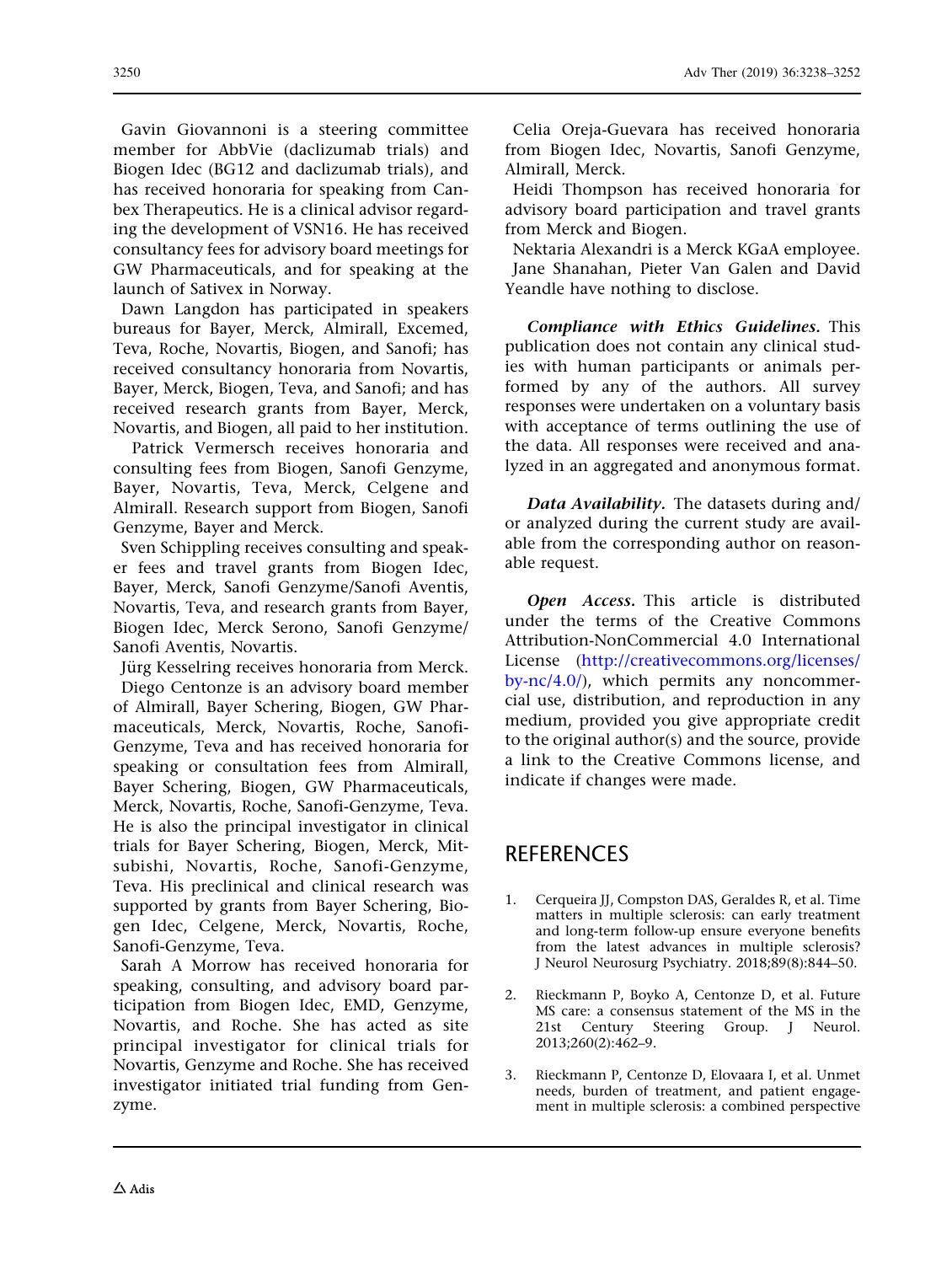<span id="page-13-0"></span>from the MS in the 21st Century Steering Group. Mult Scler Relat Disord. 2018;19:153–60.

- 4. Rieckmann P, Boyko A, Centonze D, et al. Achieving patient engagement in multiple sclerosis: a perspective from the multiple sclerosis in the 21st Century Steering Group. Mult Scler Relat Disord. 2015;4(3):202–18.
- 5. Lugaresi A, Ziemssen T, Oreja-Guevara C, Thomas D, Verdun E. Improving patient–physician dialog: commentary on the results of the MS choices survey. Patient Prefer Adher. 2012;6:143–52.
- 6. Katsarava Z, Ehlken B, Limmroth V, et al. Adherence and cost in multiple sclerosis patients treated with IM IFN beta-1a: impact of the CARE patient management program. BMC Neurol. 2015;15:170.
- 7. Devonshire V, Lapierre Y, Macdonell R, et al. The global adherence project (GAP): a multicenter observational study on adherence to disease-modifying therapies in patients with relapsing-remitting multiple sclerosis. Eur J Neurol. 2011;18(1):69–77.
- 8. Morillo Verdugo R, Ramírez Herráiz E, Fernández-Del Olmo R, et al. Adherence to disease-modifying treatments in patients with multiple sclerosis in Spain. Patient Prefer Adher. 2019;13:261–72.
- 9. Tintoré M, Alexander M, Costello K, et al. The state of multiple sclerosis: current insight into the patient/health care provider relationship, treatment challenges, and satisfaction. Patient Prefer Adher. 2017;11:33–45.
- 10. Zettl UK, Bauer-Steinhusen U, Glaser T, Hechenbichler K, Hecker M, Study Group. Comparative evaluation of patients' and physicians' satisfaction with interferon beta-1b therapy. BMC Neurol. 2016;16(1):181.
- 11. Treadaway K, Cutter G, Salter A, et al. Factors that influence adherence with disease-modifying therapy in MS. J Neurol. 2009;256(4):568–76.
- 12. de Seze J, Borgel F, Brudon F. Patient perceptions of multiple sclerosis and its treatment. Patient Prefer Adher. 2012;6:263–73.
- 13. Reen GK, Silber E, Langdon DW. Multiple sclerosis patients' understanding and preferences for risks and benefits of disease-modifying drugs: a systematic review. J Neurol Sci. 2017;375:107–22.
- 14. Heesen C, Haase R, Melzig S, et al. Perceptions on the value of bodily functions in multiple sclerosis. Acta Neurol Scand. 2018;137(3):356–62.
- 15. Colligan E, Metzler A, Tiryaki E. Shared decisionmaking in multiple sclerosis. Mult Scler. 2017;23(2):185–90.
- 16. Ben-Zacharia A, Adamson M, Boyd A, et al. Impact of shared decision making on disease-modifying drug adherence in multiple sclerosis. Int J MS Care. 2018;20(6):287–97.
- 17. Köpke S, Kasper J, Mühlhauser I, Nübling M, Heesen C. Patient education program to enhance decision autonomy in multiple sclerosis relapse management: a randomized-controlled trial. Mult Scler. 2009;15(1):96–104.
- 18. Armstrong MJ, Shulman LM, Vandigo J, Mullins CD. Patient engagement and shared decision-making: what do they look like in neurology practice? Neurol Clin Pract. 2016;6(2):190–7.
- 19. Yoshioka N, Ishii H, Tajima N, Iwamoto Y, DAWN Japan Group. Differences in physician and patient perceptions about insulin therapy for management of type 2 diabetes: the DAWN Japan study. Curr Med Res Opin. 2014;30(2):177–83.
- 20. Yeandle D, Rieckmann P, Giovannoni G, et al. Patient power revolution in multiple sclerosis: navigating the new frontier. Neurol Ther. 2018;7(2):179–87.
- 21. Köpke S, Solari A, Khan F, Heesen C, Giordano A. Information provision for people with multiple sclerosis. Cochrane Database Syst Rev. 2018. [https://](https://doi.org/10.1002/14651858.CD008757.pub3) [doi.org/10.1002/14651858.CD008757.pub3](https://doi.org/10.1002/14651858.CD008757.pub3).
- 22. Solari A, Martinelli V, Trojano M, et al. An information aid for newly diagnosed multiple sclerosis patients improves disease knowledge and satisfaction with care. Mult Scler. 2010;16(11):1393–405.
- 23. Chisholm-Burns MA, Spivey CA, Graff Zivin J, Lee JK, Sredzinski E, Tolley EA. Improving outcomes of renal transplant recipients with behavioral adherence contracts: a randomized controlled trial. Am J Transplant. 2013;13(9):2364–73.
- 24. Bosch-Capblanch X, Abba K, Prictor M, Garner P. Contracts between patients and healthcare practitioners for improving patients' adherence to treatment, prevention and health promotion activities. Cochrane Database Syst Rev. 2007. [https://doi.org/](https://doi.org/10.1002/14651858.CD004808.pub3) [10.1002/14651858.CD004808.pub3.](https://doi.org/10.1002/14651858.CD004808.pub3)
- 25. Lieber SR, Kim SY, Volk ML. Power and control: contracts and the patient–physician relationship. Int J Clin Pract. 2011;65(12):1214–7.
- 26. Denmark D. patient–physician partnering to improve chronic disease care. Fam Pract Manag. 2004;11(5):55–6.
- 27. Starrels JL, Becker WC, Alford DP, Kapoor A, Williams AR, Turner BJ. Systematic review: treatment agreements and urine drug testing to reduce opioid